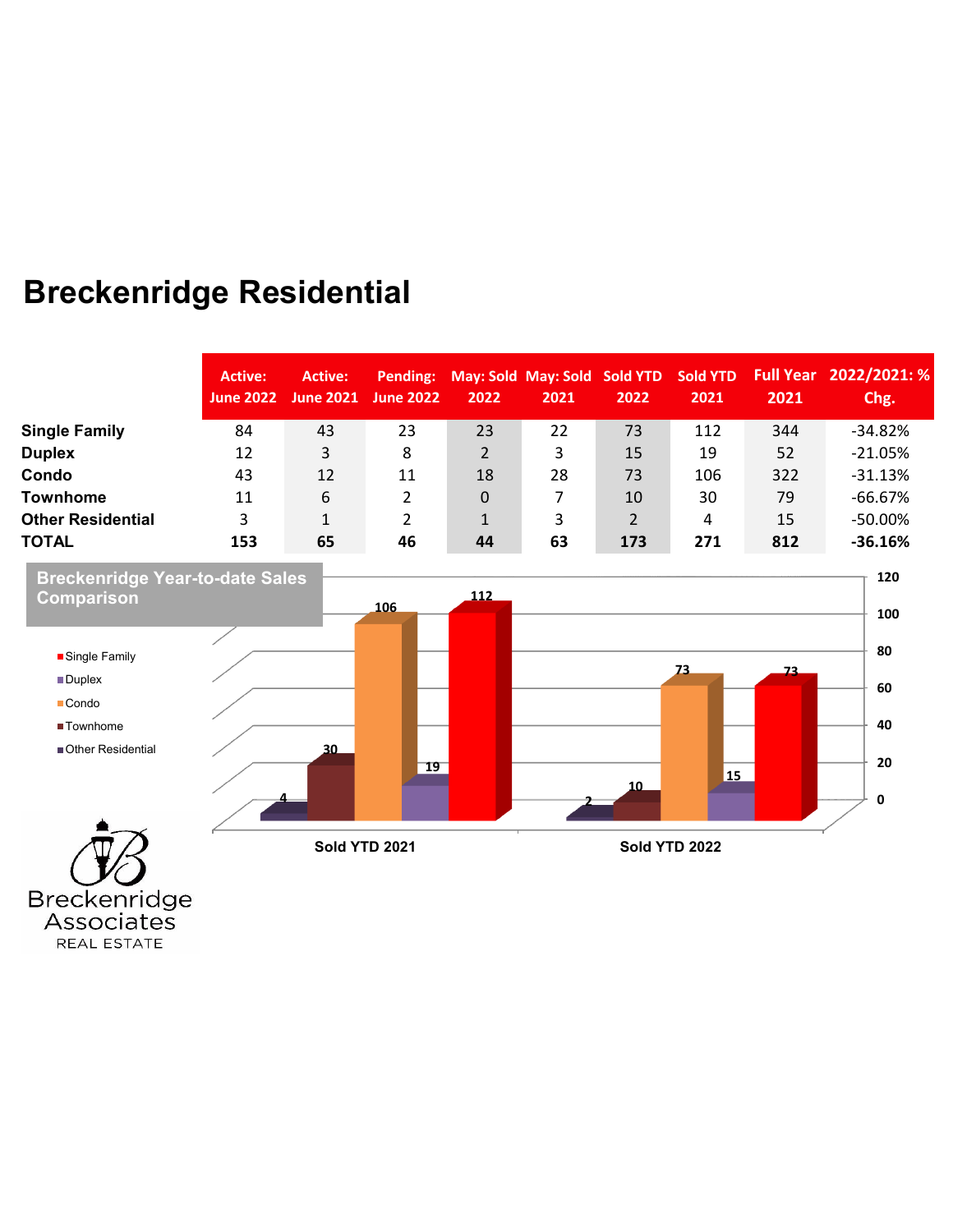## **Copper Mountain Residential**

REAL ESTATE

|                          | <b>Active:</b><br><b>June 2022</b> | Active:<br><b>June 2021</b> | <b>June 2022</b> | Pending: May: Sold May: Sold Sold YTD Sold YTD<br>2022 | 2021 | 2022 | 2021 | 2021 | Full Year 2022/2021: %<br>Chg. |
|--------------------------|------------------------------------|-----------------------------|------------------|--------------------------------------------------------|------|------|------|------|--------------------------------|
| <b>Single Family</b>     |                                    |                             | 0                |                                                        | 0    | 4    |      | 0    | 300.00%                        |
| <b>Duplex</b>            |                                    |                             | 0                | $\overline{0}$                                         | 0    | 0    | 0    | 0    | N/A                            |
| Condo                    | 9                                  | 6                           | 4                | 6                                                      | 9    | 30   | 39   | 0    | $-23.08%$                      |
| <b>Townhome</b>          |                                    | 0                           |                  | $\Omega$                                               | 0    | 0    | 9    | 0    | N/A                            |
| <b>Other Residential</b> | 0                                  | 0                           | 0                | $\Omega$                                               | 0    | 0    | 0    | 0    | N/A                            |
| <b>TOTAL</b>             | 11                                 | 8                           | 5                | 8                                                      | q    | 34   | 49   | 0    | $-30.61%$                      |

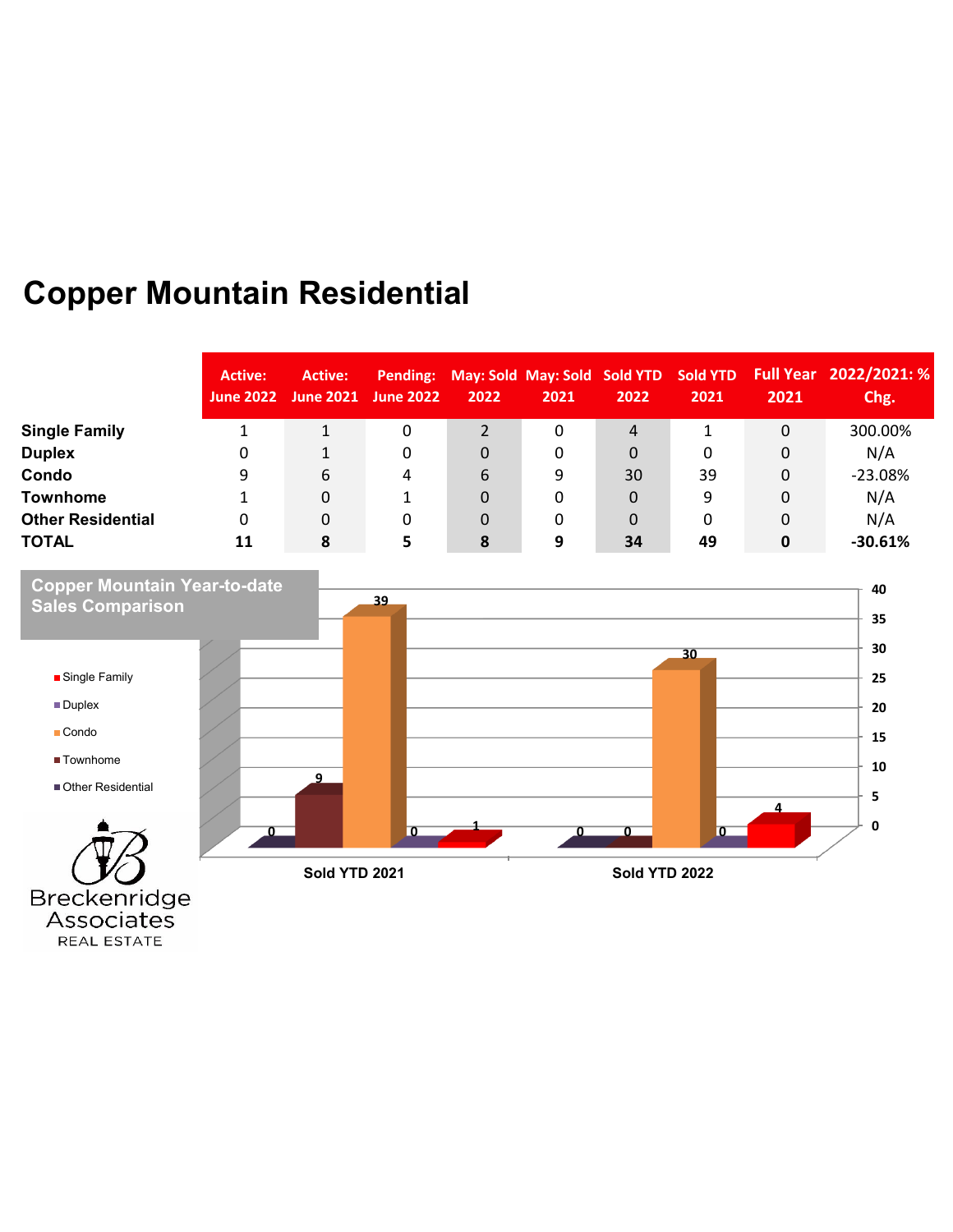### **Dillon & Summit Cove Residential**

|                          | Active:<br><b>June 2022</b> | Active:<br><b>June 2021</b> | <b>June 2022</b> | Pending: May: Sold May: Sold Sold YTD Sold YTD<br>2022 | 2021 | 2022        | 2021 | 2021 | Full Year 2022/2021: %<br>Chg. |
|--------------------------|-----------------------------|-----------------------------|------------------|--------------------------------------------------------|------|-------------|------|------|--------------------------------|
| <b>Single Family</b>     | 6                           | 5.                          | 3                | 2                                                      | 6    | 12          | 15   | 60   | $-20.00\%$                     |
| <b>Duplex</b>            |                             |                             |                  | 3                                                      |      | 4           | 8    | 23   | $-50.00\%$                     |
| Condo                    | 6                           | 14                          | 36               | 6                                                      | 4    | 28          | 30   | 124  | $-6.67\%$                      |
| <b>Townhome</b>          |                             | $\mathbf{2}^{\prime}$       | 2                | $\Omega$                                               |      | 0           | 6    | 18   | $-100.00\%$                    |
| <b>Other Residential</b> | 0                           | 0                           |                  | $\Omega$                                               | 0    | $\mathbf 1$ | 0    |      | N/A                            |
| <b>TOTAL</b>             | 14                          | 22                          | 44               | 11                                                     | 14   | 45          | 59   | 226  | $-23.73%$                      |

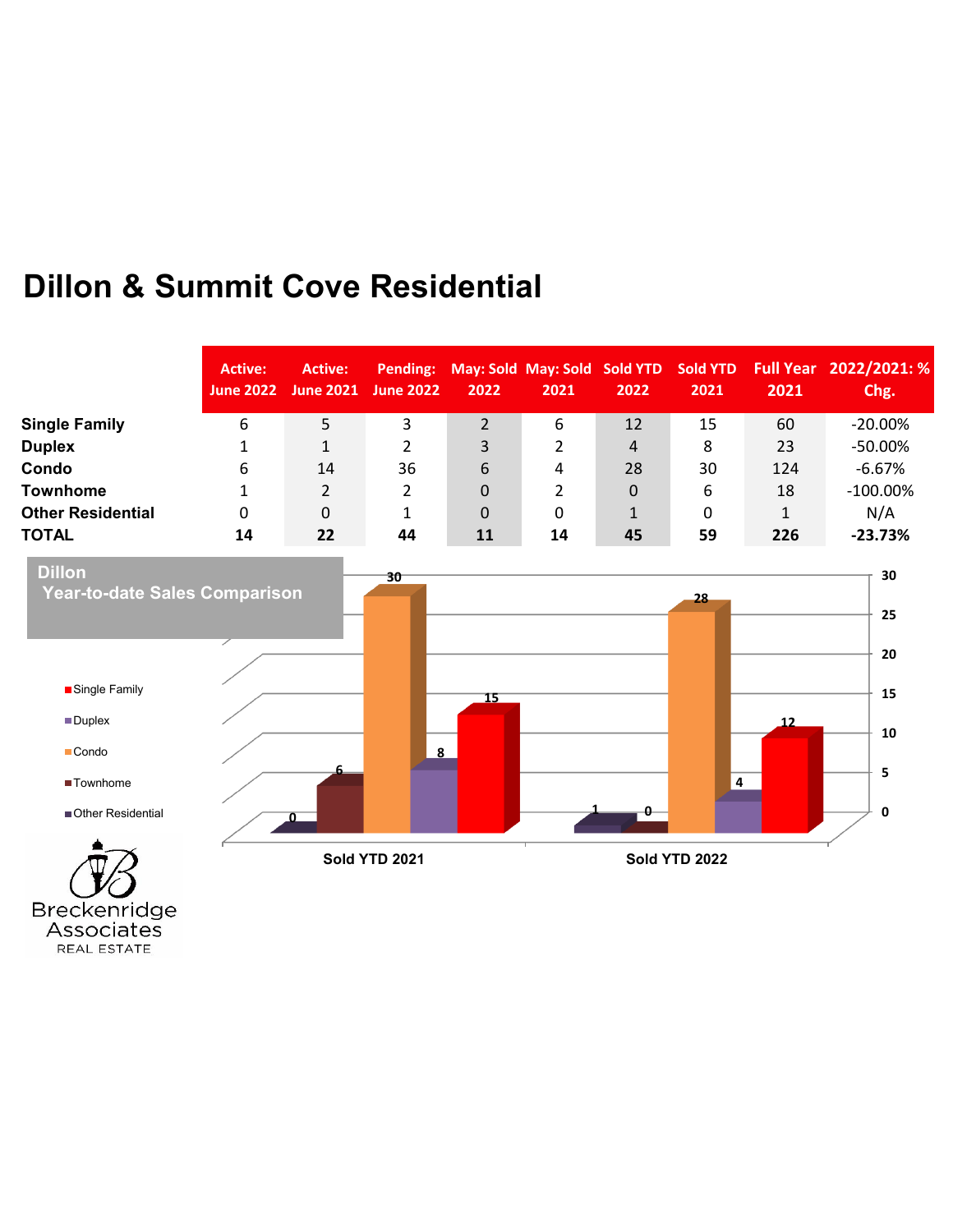### **Frisco Residential**

|                          | <b>Active:</b><br><b>June 2022</b> | Active:<br><b>June 2021</b> | <b>June 2022</b> | Pending: May: Sold May: Sold Sold YTD Sold YTD<br>2022 | 2021 | 2022 | 2021 | 2021 | Full Year 2022/2021: %<br>Chg. |
|--------------------------|------------------------------------|-----------------------------|------------------|--------------------------------------------------------|------|------|------|------|--------------------------------|
| <b>Single Family</b>     | 8                                  | 3                           | 3                |                                                        | 2    | 9    | 12   | 0    | $-25.00\%$                     |
| <b>Duplex</b>            |                                    | 1                           |                  | 1                                                      |      | 2    | 10   | 0    | $-80.00\%$                     |
| Condo                    |                                    | 3                           | 10               | 8                                                      | 9    | 24   | 32   | 0    | $-25.00%$                      |
| <b>Townhome</b>          | 3                                  | 3                           | 10               | $\overline{2}$                                         | 0    | 10   | 6    | 0    | 66.67%                         |
| <b>Other Residential</b> | 0                                  | 0                           | 0                | $\overline{0}$                                         | 0    | 0    | 0    | 0    | N/A                            |
| <b>TOTAL</b>             | 19                                 | 10                          | 25               | 13                                                     | 13   | 45   | 60   | 0    | $-25.00\%$                     |

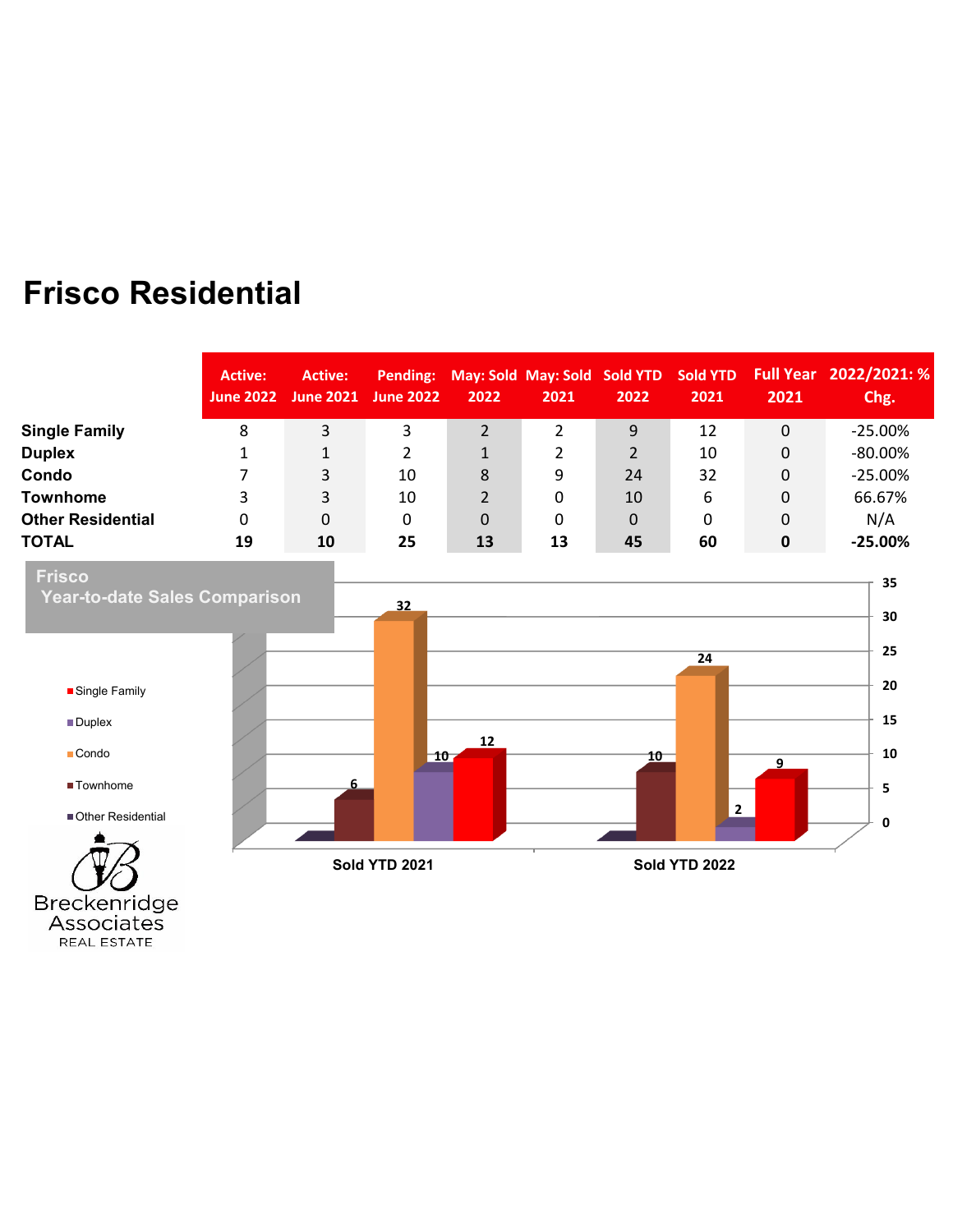# **Keystone Residential**

|                          | <b>Active:</b><br>June 2022 | Active:<br>June 2021 <sup>'</sup> | June 2022 | Pending: May: Sold May: Sold Sold YTD Sold YTD<br>2022 | 2021 | 2022        | 2021 | 2021 | Full Year 2022/2021: %<br>Chg. |
|--------------------------|-----------------------------|-----------------------------------|-----------|--------------------------------------------------------|------|-------------|------|------|--------------------------------|
| <b>Single Family</b>     | 0                           | 9                                 |           |                                                        |      | 10          | 9    | 32   | 11.11%                         |
| <b>Duplex</b>            | 0                           |                                   |           |                                                        | 0    | 4           | 3    | 9    | 33.33%                         |
| Condo                    | 24                          | 17                                | 93        | 9                                                      | 20   | 83          | 117  | 232  | $-29.06%$                      |
| <b>Townhome</b>          | 3                           | 2                                 | 3         |                                                        | 5    | 13          | 8    | 24   | 62.50%                         |
| <b>Other Residential</b> | 0                           | 0                                 | 0         | 0                                                      | 0    | $\mathbf 0$ | 0    | 0    | N/A                            |
| <b>TOTAL</b>             | 27                          | 29                                | 99        | 19                                                     | 26   | 110         | 137  | 297  | $-19.71%$                      |